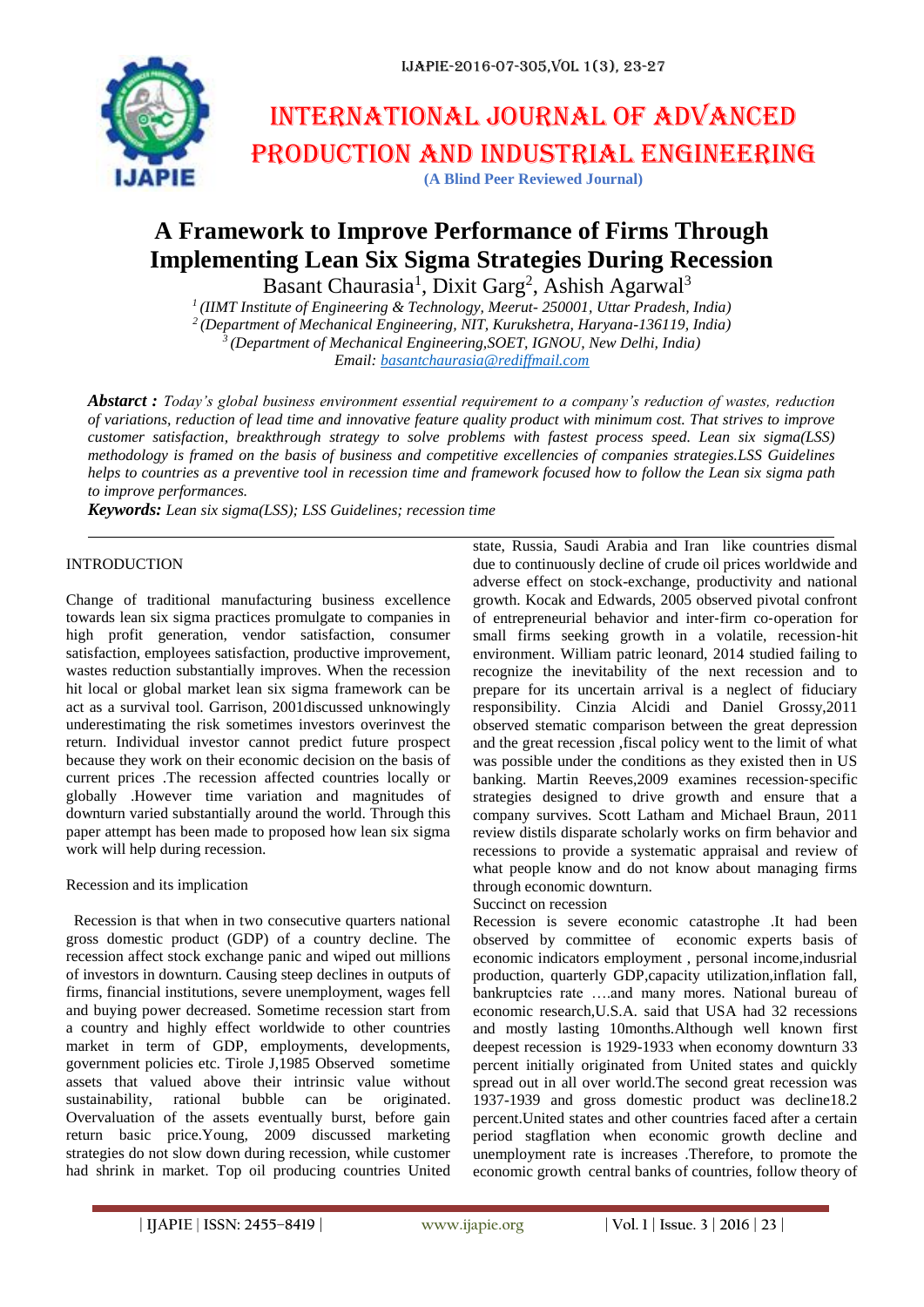money supply to control the demand and supply without terribly concern to inflation. Early 1990 the great recession of japan was balance sheet recession, causes bursting of ecomonic asset price bubble in that investors ,consumers and industrialist pay down debt instead of purchase or spend. Blinder and Reis, 2005

investigated during crises might be possible to control macroeconomic impact by the federal reserve after the dot com bubble. Brunnermeier et al., 2009 observed financial regulation should be macro prudential.Therefore ,highly rated AAA is very safe respect to financial downturn.Indicator that are responsible for the recession is systematically shown in figure 1.



Figure 1.Frame work of recession

Investors around the globe are catching their breath after trading on black monday 24 august 15, that plunge wiped out in many years gains .China is second biggest economy of world , hiccup downturn in shangahi stock exchange 8.5 percent impact inflation on Dow jones 3.6 percent, londons'FTSE-100 down 4.6 percent, Nikkei 4.6 percent,Hang seng 5.2 percent,Australian index 4.1….and many more countries. Downturn stock market starting from china now pondering whether today marks the start of a new and alarming phase of the crisis which began some eight years ago. Rattle widespread investor fears about the terrible drops in stock market globally.Cod U ciprian ,2011, discussed world fiscal crisis focused on the investment activity also focused on how the fiscal crisis forced on the investment activity in local and global level.Mario sarcinelli,2010 analyze that hedge funds may provoke from economical crisis.

# OVERVIEW JOURNEY OF LEAN SIX SIGMA

### *Lean*

Lean is a system of measures and methods which are taken particularly competitive state throughout the company (Warnecke and Huser's, 1995).Lean is a systematic approach to identify and eliminate waste through continuous improvement, flowing the product at the pull of the customer in pursuit of perfection (Womack at.al.1990). Lean production introduced with the term ''bundles'' to capture four categories of inter-related and internally consistent lean practices: Just-In-Time, Total Preventive Maintenance, Total

Quality Management and Human Resource Management (Shah and Ward,2003).Lean production is the combined factors accountable for the superior manufacturing performance and the resulting competitive edge of the Toyota Production System (TPS) over other automobile manufacturers(Holweg,2007).The principle view of lean production is evidenced as a model where the persons assume a role of thinkers and their involvement promotes the continuous improvement and gives companies the agility they need to face the market demands and environment changes of today and tomorrow( Alves et al. 2012). Indicators that made lean environment are as

- Required to implement 5S,Kaizen,poka-yoke etc.
- Synchronize business-to-market
- Reduction in operative costs
- prolonged customer expectations
- Manage the global competition
- Streamline outsourcing processes
- Improve business performance visibility

• Optimum utilize energy equipment and people in the most productive ways.

# *Six Sigma*

The approach is strategic process selection to reduces variations. Brady and Allen, 2006 investigated that six sigma is statistical analysis and its measuring index is defect per million opportunities. Six sigma is originated at Motorola in early 1980,that drastically improve the product quality, process, customer satisfaction and reduces operating cost (Harry and Schroeder, 2000).This technique is statistical method used to reduce waste, improve financial performance, decreases fluctuations and increases customer satisfaction (Revere et al., 2004).Six sigma understand the variation and solve the task problem by using DMAIC(define, measure, analyse, improve, control) approach, that is philosophy of continuous improvement( Shewhart 1931, Shewhart and Deming 1939, Harry and Schroeder ,2000).The comprehensive mapping of tools and methodology applying to lean ,six sigma and lean six sigma is shown fig.2.



Figure. 2.Specific common tools to implement lean, six sigma and lean six sigma

# *Lean Six Sigma*

Earlier lean and six sigma approach work differently, It had seen in last decade that integration of lean and six sigma leads towards business excellencies in most effective, productive and economical manner.Although literature of lean six sigma are very few, authors trying to extent it in this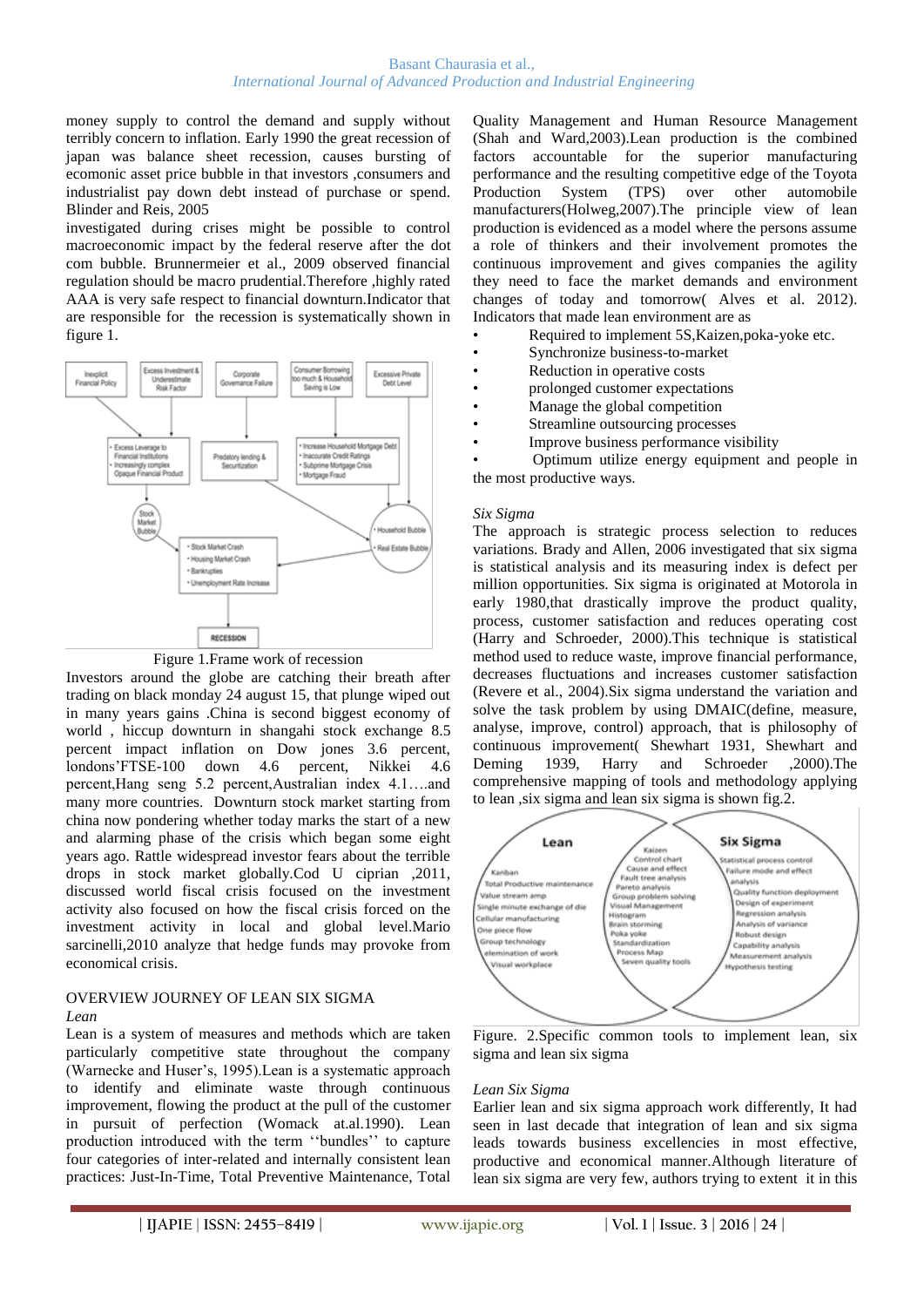#### Basant Chaurasia et al., *International Journal of Advanced Production and Industrial Engineering*

paper. Where lean manufacturing is focuses on process improvement through removal of wastes, six sigma emphasizes reduction of variation in system. LSS approach are not only reduces cost and system performance but optimizes the organization capability and furthermore, improve effectiveness( George et al.,2004).Authors (Everton D. et.al.,2014) has discussed distinction in model of lean,six sigma and LSS relation to the importance of the decision area to achieve best performance in competitive environment.



Fig.3.Framework of Lean six sigma approach

Lean six sigma implementation strategy in airlines(Alexandros G. & Loukas T.,2012),telecom manufacturing (Roy Andersson et.al.,2014) has been discussed and found LSS offers a general direction for organizational leaders, managers and employees and lead towards effective improvement in all manner. A comprehensive framework incorporated with Lean sigma is shown in the figure 3.Lean Six Sigma have business process capability to resolve the ongoing economocal uncertaintyand challenging market conditions and may be the upcoming recession or depression problem of countries .They can achieve first time right(FTR) quality performace ,better bussiness relationship in control way and to reach excellency in bussiness. Dell, Amazon, Motorola ,bank of America, Xerox Corp.,Johnson & Johnson, Chevron, Aramco, Texaco, IBM, Baker Petroilite and Halliburton, Reliance Petroleum, Oil and natural gas corporation,India

and Indian oil corporation accelerate their business performance through Lean Six Sigma tools and improve manufacturing quality to no more than 3.4 defects per million opportunities.A comparative key factor in table 1 that shows the basic differences between Lean and six sigma approaches.

Table 1: Comparative key factors of  $16$ 

|                           | able 1: Comparative key factors of lean and six sigma |  |  |
|---------------------------|-------------------------------------------------------|--|--|
| Poka-Yoke                 | Mistake proof tool to prevent error                   |  |  |
| Kaizen                    | Focuses on continuous improvement                     |  |  |
|                           | area (Womack et al., 1990)                            |  |  |
|                           | Pull system of product rather than                    |  |  |
|                           | push system                                           |  |  |
| Kanban                    | Literally                                             |  |  |
|                           | define, analyze, measure, improve and                 |  |  |
|                           | control the problem proactively                       |  |  |
|                           | rather than reactively                                |  |  |
| DAMIC process             | Measurement of performance<br>to                      |  |  |
|                           | meet customer expectation                             |  |  |
| Critical to               | Process of changing production line                   |  |  |
| quantity(CTQ)             | in flexible manner quickly(Worley,                    |  |  |
|                           | 2004)                                                 |  |  |
| Quick changeover          | strategy supply material<br>Process                   |  |  |
|                           | when it needed to reduce inventory                    |  |  |
|                           | cost                                                  |  |  |
| Just in time              | Sequencing family product<br>to                       |  |  |
|                           | optimize production                                   |  |  |
| Cellular                  | A system that proactively maintain                    |  |  |
|                           | and optimize entire production and                    |  |  |
| manufacturing             |                                                       |  |  |
|                           | quality process                                       |  |  |
| Total productive          | Group of expertise<br>from<br>cross                   |  |  |
| maintenance               | functional department                                 |  |  |
| Mulfuntional              | A step that limit the entire process                  |  |  |
| team<br><b>Bottleneck</b> | line                                                  |  |  |
|                           | Assessment to meet performance of                     |  |  |
|                           | a process against its specifications                  |  |  |
| Process capability        | Unnecessary data clouding<br>and                      |  |  |
| analysis                  | clustering in IT network system                       |  |  |
| Digital waste             | To measure processes, product and                     |  |  |
|                           | services for best practices                           |  |  |
| Benchmarking              | Uncertainty involve<br>in<br>process                  |  |  |
|                           | identify and manage                                   |  |  |
| Risk management           | Graphical representation of data                      |  |  |
|                           | distribution                                          |  |  |
| Histogram                 | According to this principle high                      |  |  |
|                           | priority are only few                                 |  |  |
| Pareto analysis           | Work flow process provide clear                       |  |  |
|                           | understanding of process                              |  |  |
| Process mapping           | Process for development and                           |  |  |
|                           | implementation as per technical                       |  |  |
|                           | standard                                              |  |  |
| Standardization           | Fishbone diagram emphasizes on                        |  |  |
|                           | possible cause of problem                             |  |  |
| Cause and effect          | Quick machine setup time                              |  |  |
| analysis                  |                                                       |  |  |
|                           |                                                       |  |  |

# METHODOLOGY

Author regularly touch with economical data of market and technology through newspaper artical,media,research journals,magzines,internet and industrial personals regarding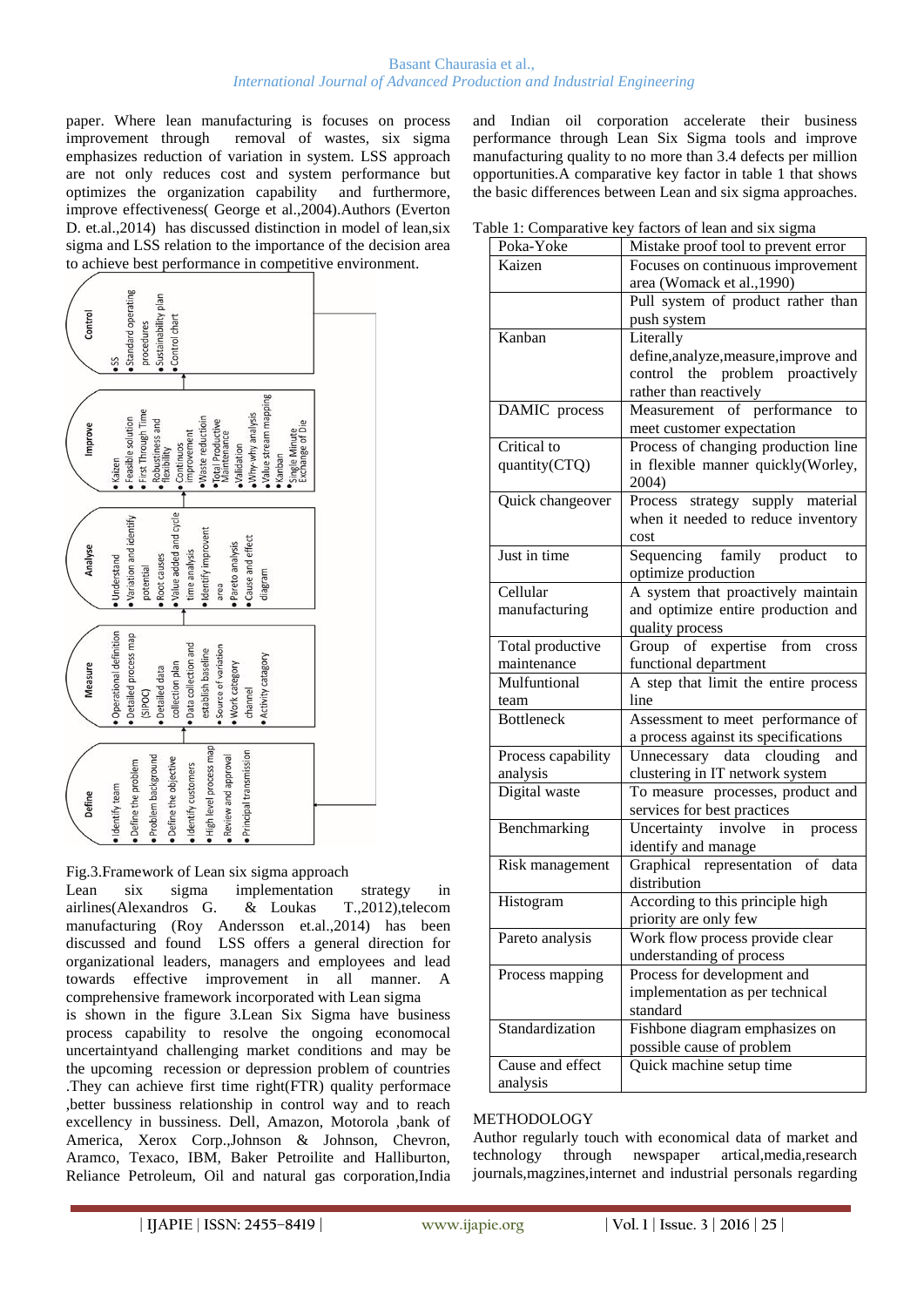reseach work on "select issues in lean manufacturing",as he findout hiccup plunge in stock market of United states of America or china impact globally selloffs in Europe, Korea, India, Hongkong, Australia and many more countries. He has done a brainstormig session with managers,dealers,vendors,consultants and executives of financial houses,state bank of india,Relience mutual fund,Sundram finance group, Geojit BNP Paribas, Aditya Birla Finance in Delhi-NCR and Oil and natural gas corporation(ONGC) dehradun.At the end summerized the collective abstraction view in this paper.The authors depicts lean six sigma terminology in table 2.

|  |  | Table 2: Lean six sigma Terminology |
|--|--|-------------------------------------|
|  |  |                                     |
|  |  |                                     |

| Poka-Yoke          | Mistake proof tool to prevent error       |
|--------------------|-------------------------------------------|
| Kaizen             | Focuses on continuous improvement         |
|                    | area (Womack et al., 1990)                |
|                    | Pull system of product rather than push   |
|                    | system                                    |
| Kanban             | Literally                                 |
|                    | define, analyze, measure, improve<br>and  |
|                    | control the problem proactively rather    |
|                    | than reactively                           |
| DAMIC process      | Measurement of performance to meet        |
|                    | customer expectation                      |
| Critical to        | Process of changing production line in    |
| quantity(CTQ)      | flexible manner quickly(Worley, 2004)     |
| Quick changeover   | Process strategy supply material when     |
|                    | it needed to reduce inventory cost        |
| Just in time       | Sequencing family product to optimize     |
|                    | production                                |
| Cellular           | A system that proactively maintain and    |
| manufacturing      | optimize entire production and quality    |
|                    | process                                   |
| Total productive   | expertise<br>Group<br>of<br>from<br>cross |
| maintenance        | functional department                     |
| Mulfuntional       | A step that limit the entire process line |
| team               |                                           |
| <b>Bottleneck</b>  | Assessment to meet performance of a       |
|                    | process against its specifications        |
| Process capability | data clouding<br>Unnecessary<br>and       |
| analysis           | clustering in IT network system           |
| Digital waste      | To measure processes, product and         |
|                    | services for best practices               |
| Benchmarking       | Uncertainty involve in process identify   |
|                    | and manage                                |
| Risk management    | representation<br>Graphical<br>of<br>data |
|                    | distribution                              |
| Histogram          | According to this principle high          |
|                    | priority are only few                     |
| Pareto analysis    | Work flow process provide clear           |
|                    | understanding of process                  |
| Process mapping    | Process for development and               |
|                    | implementation as per technical           |
|                    | standard                                  |
| Standardization    | Fishbone diagram emphasizes on            |
|                    | possible cause of problem                 |
| Cause and effect   | Quick machine setup time                  |
| analysis           |                                           |

# LEAN SIX SIGMA PREVENTIVE GUIDELINES FOR COUNTRIES DURING RECESSION

Lorenzoni, 2007, depict that collateral drops, forces the firms to reduce their investment in properties, consequently further drop in the value of their collateral. There is a "pecuniary externality" as investor do not identify good or bad time investment. Control chart can be helpful in bussiness strategies to assess control stages and monitoring improvement areas to affirmative sustainable success.

• Kiyotaki, 1998, highlights recession can overwhelm the high productivity firms, because they received most credit before the recession and have minimal debt capacity left.Poka-Yoke is error proofing technique work on principle " prevention" is better than detection it intervene to block undesired outcomes rather than controlling casual factors.

• Design for six sigma (DFSS) can fulfill customer expectation and optimize design processes.

• According to the quantity theory of money, an increase in the money supply tends to cause inflation, while a shrinking money supply tends to cause deflation. It was obseved that when any country economy, employment and development strengthen, other countries threaten to drag it down. Because USA has powerful economy Investors have pushed USA stocks to record highs and invest money in USA companies due to expected pace of profit althrough USA importing product from china and other emerging countries due to glut of underused companies and not consuming their own product. U.S. Census Bureau report said retail sales in the United States decreased 0.90 percent in December of 2014,DAMIC methodology having pace to strive solve problem that may causes to upcoming recession of strong economic power country.

Lean supply chain can significantly balenced cooperative relationship and competetion betweeen countries through synchronized production and delivery by suppliers.

Pareto's approach can be helpful to prioritize the possible change due to recession, identify root cause of each problem through brain storming session, 5ways, cause and effect analysis and root cause analysis that can resolve by taken necessary lean six sigma approach.

Fault tree analysis examines proactively process failure. Approach start with recession background throughput time, breaks down into network series of responsible causes of failure, weaknesses of system, human error,… and structured into certain logic and rules. Through logic diagram find out combination of causes of failure results are quickly identify the critical path and preventive action can be taken immediately through risk analysis approach.

• Value stream mapping (VSM) approach optimize entire process flow. This can be done in two steps firstly draws current state map through identifying lead time ,through put time and wastes in process. Second step draw future state map by applying Kaizen, Poka-Yoke, total productive maintenance and other lean manufacturing tool. Optimization of production process can revive economical benefits.

• Baldrige criteria helps to improve bussiness excellencies of entire organization that identify non value added wastes,performance results through regular monitoring